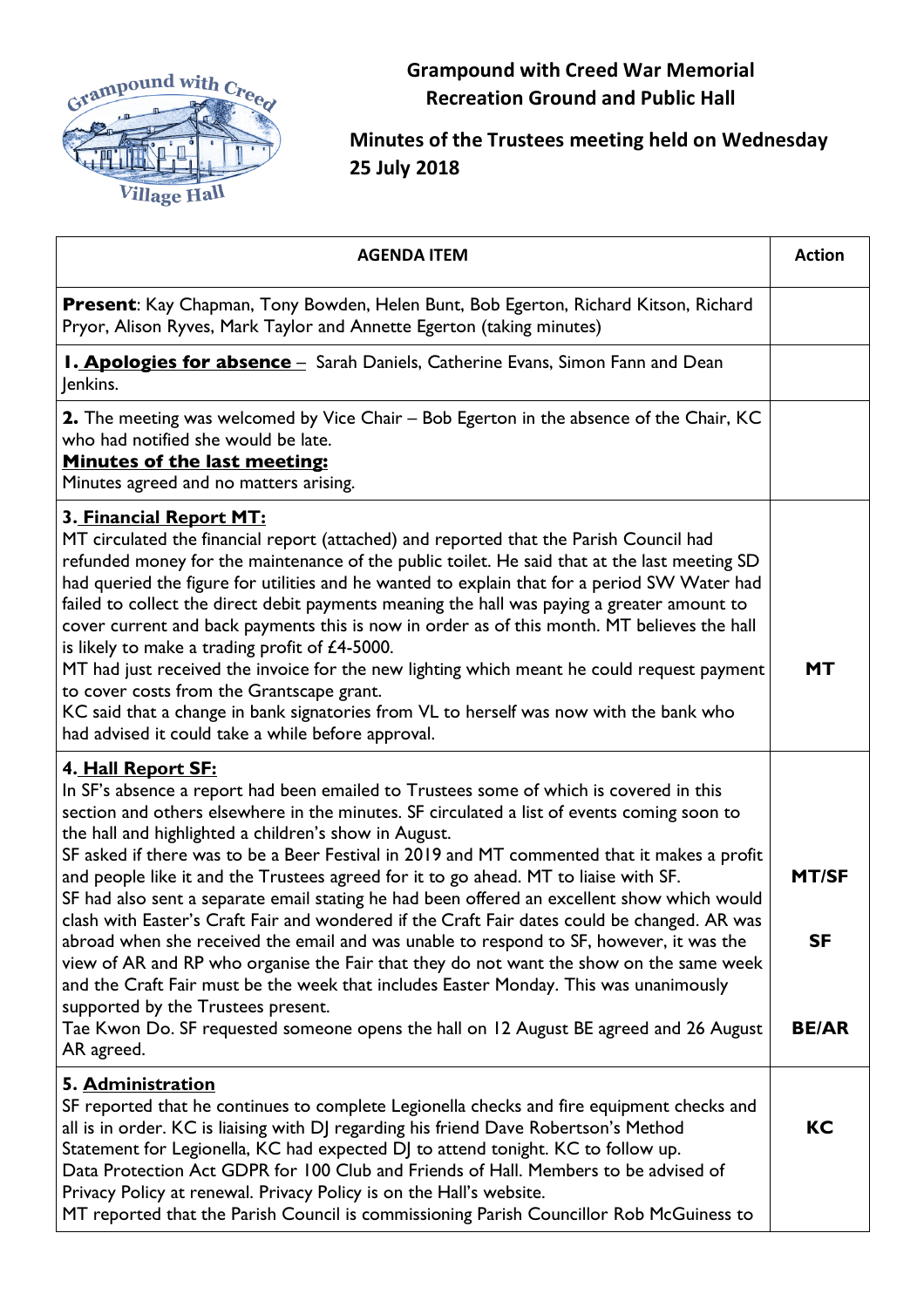| work with two young people from the village to put together cycle routes around the village<br>suitable for young residents. The Trustees thought this a good idea.<br>A report to improve access to the defibrillator attached to the village hall was put together<br>by SF and AE (report attached). From the report HB to sort out improved signage, BE to<br>talk to SW ambulance service, MT to speak to shop and KC to be asked to approach a<br>possible first aid trainer. Report back to next meeting.                                                                                                                                                                                                                                                                                                                                                                                                                                                                                                                                                                                                                                                                                                                                                                                                                                                                                                                                                                                                                                                                                             | <b>HB/BE</b><br><b>MT/KC</b>                 |
|--------------------------------------------------------------------------------------------------------------------------------------------------------------------------------------------------------------------------------------------------------------------------------------------------------------------------------------------------------------------------------------------------------------------------------------------------------------------------------------------------------------------------------------------------------------------------------------------------------------------------------------------------------------------------------------------------------------------------------------------------------------------------------------------------------------------------------------------------------------------------------------------------------------------------------------------------------------------------------------------------------------------------------------------------------------------------------------------------------------------------------------------------------------------------------------------------------------------------------------------------------------------------------------------------------------------------------------------------------------------------------------------------------------------------------------------------------------------------------------------------------------------------------------------------------------------------------------------------------------|----------------------------------------------|
| 6. Fundraising:<br>Craft Fair Monday 13 <sup>th</sup> to Friday 17 <sup>th</sup> August 10 am to 5 pm with Buy First Evening on<br>Sunday 12 <sup>th</sup> 6 pm to 8 pm free entry and late night shopping on Wednesday until 8 pm. AR<br>and RP reported that 30 tables have been booked plus the usual bookstall and refreshments.<br>Film Club. A discussion took place about the future of the film club as HB is scheduled for a<br>hip operation in early October and whilst she is willing to set up and help with refreshments<br>at the October film club she will be out of action after that. HB also said that her three<br>years trusteeship is up at the AGM in November and she would not be seeking re-election.<br>HB explained what is involved in setting up the hall for film night which included pulling out<br>the rake of seats, setting up the screen and the digital projector, preparing the kitchen by<br>setting out cups and plates, making coffee etc to ensure the refreshments run smoothly<br>during the interval. At the end of the evening the projector and screen has to be packed<br>away as well as the raked seats. The dishwasher has to be loaded and the kitchen tidied and<br>cleaned. It was decided to continue the film club until the end of the year with the help of<br>BE, AR and AE is prepared to take on the cooking of refreshment, HB when possible would<br>help out until the end of the year. A final decision to be made towards the end of the year<br>on the film clubs future.                                                               | <b>AR/RP</b><br><b>AR/BE</b><br><b>HB/AE</b> |
| 7. Future Development:<br>Update on Friends of the Hall. RK reported that he did not have an up-to-date list of those<br>who have paid which MT will pass on. An update to be given at the next meeting.<br>BE reported that Cornwall Council's Safer Cornwall was unable to be of help regarding the<br>vandalism and cycling in the car park.<br>HB and KC recently met with the Police Service who advised that the police are unable to<br>help with vandalism unless the hall can provide good evidence of people involved such as<br>good CCTV coverage. HB said they also looked at an area at the side and back of the hall<br>that could be suitable for young people to use, however, it was felt that it was impossible to<br>confine young people to that area and in any case there was worry that noise could affect<br>events in the hall. The Trustees decided not to proceed.<br>Discussion took place regarding the installation of CCTV and it was advised by the Police<br>that two cameras (one covering the entrance from the main road and another on the hall<br>covering the area towards the shop) should be sufficient. The shop committee has offered<br>to share the cost of the cameras as they have suffered significant vandalism. It was agreed<br>that any vandalism should be reported to the Police through email 101. It was decided to<br>approach Duchy Alarms and Waldon for advice and quotations and BE to follow up and<br>report back to next meeting. MT to liaise with the shop and he suggested that it would be<br>fair to ask the shop for 25% of the cost. | <b>RK</b><br><b>BE/MT</b>                    |